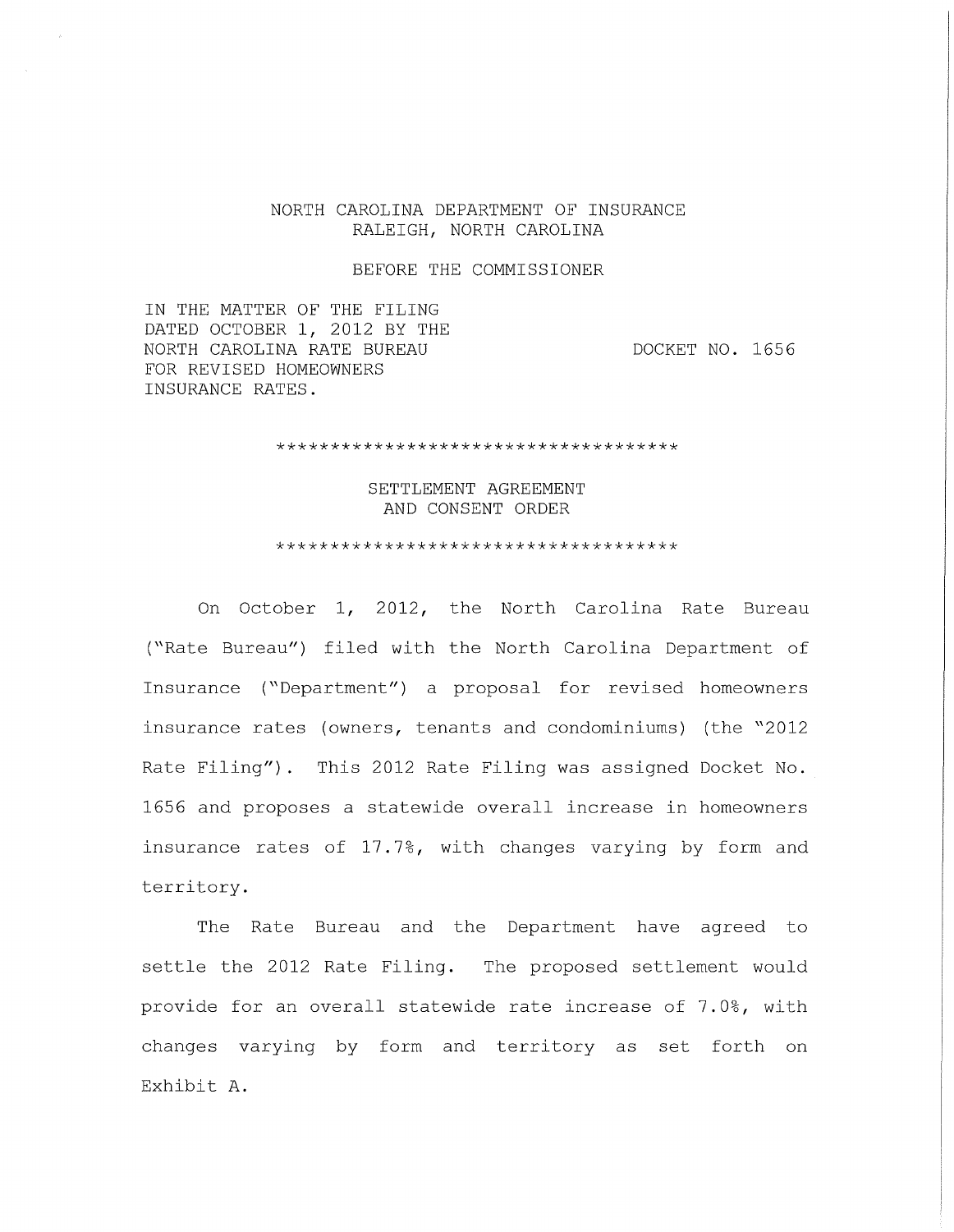It appearing to the Commissioner that the Rate Bureau and the Department have, after consultation with their respective legal, actuarial and economic advisors and subject to approval by the Commissioner and to the conditions hereinafter set forth, entered into a settlement of all matters and things in dispute in connection with the 2012 Rate Filing; and it further appearing to the Commissioner that a settlement under the circumstances set forth herein results in rates that are neither excessive, inadequate, unreasonable, or unfairly discriminatory, that such settlement is in the public interest, that such settlement is fair and reasonable and should be approved and that, to the extent that the current rates and/or the filed rates differ from the rates approved by this order, the current rates and/or the filed rates are either excessive, inadequate, unreasonable or unfairly discriminatory;

NOW, THEREFORE, IT IS ORDERED AND AGREED as follows:

- 1. The 2012 Rate Filing is approved subject to the modification set forth in paragraph 2, below.
- 2. The approved overall statewide rate level increase, considering all forms and territories, is 7. 0%. The approved territory rate level changes by form are set forth on the attached Exhibit A. The approved windstorm or hail exclusion credits by form are set forth on the attached Exhibit A. The resulting approved territory base class premiums by form (after the effects of rounding to the nearest whole dollar) are set forth on the attached Exhibit B. Exhibits A and B are incorporated herein by reference.

2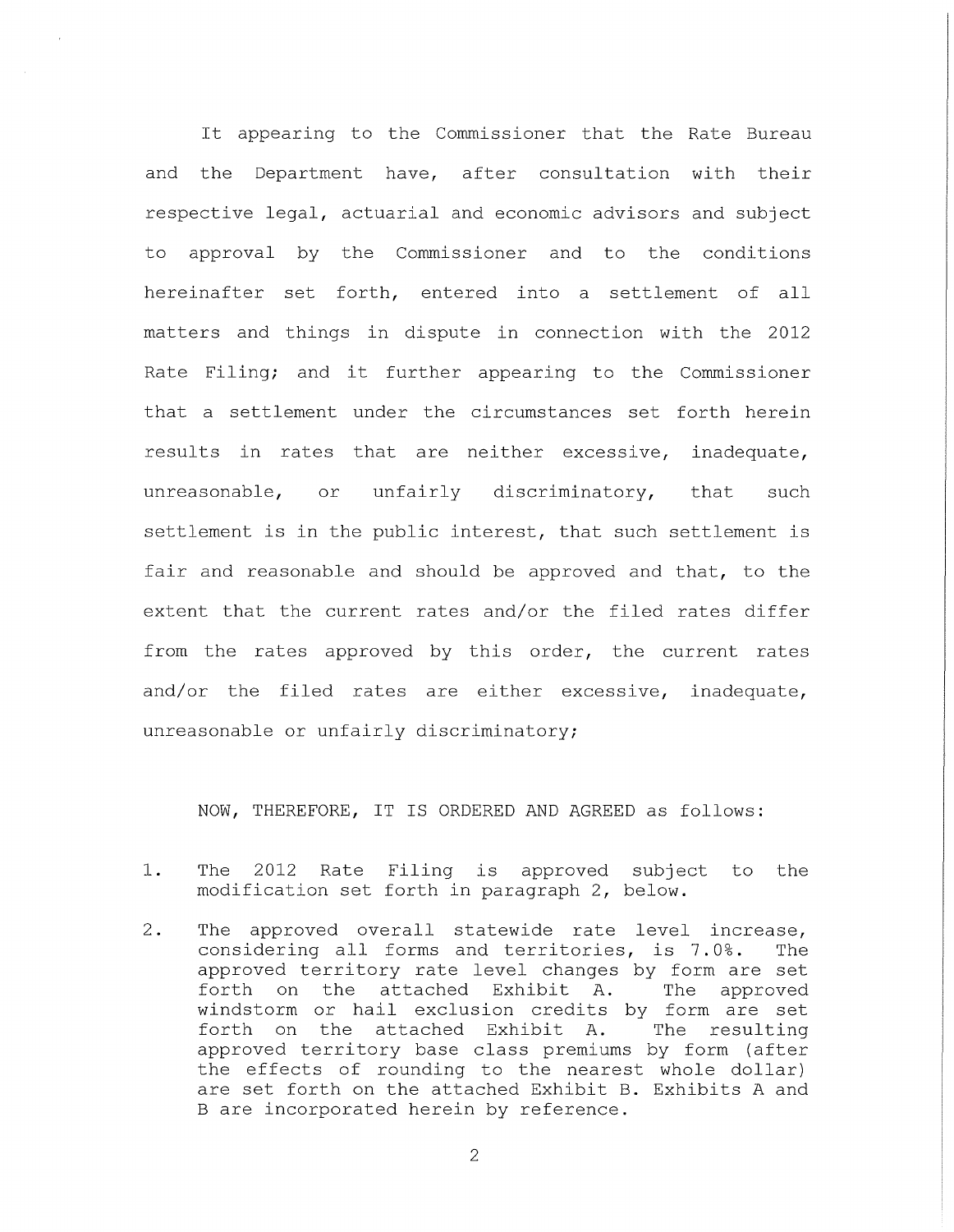3. The revised rates are to become effective in accordance with the following Rule of Application:

> These changes are applicable to all new and renewal policies becoming effective on or after July 1, 2013.

4. The parties acknowledge that by entering into this Consent Order, neither is condoning, validating, accepting or agreeing to the other's theories, methodologies or calculations regarding or pertaining to profit, dividends and deviations, computer models, catastrophe loadings, territory profit load, territory risk load, and/or any other theory, methodology or calculation not specifically enumerated herein. The parties further acknowledge that by entering into this Consent Order neither is bound or limited in filing, reviewing or contesting any future rate filings in any line of insurance subject to the Bureau's jurisdiction<br>by the theories, methodologies or calculations the theories, methodologies contained in the 2012 Rate Filing.

This  $5^{\frac{1}{2}}$  day of March, 2013.

Wayne Poodwin

 $\overline{\mathtt{W} \mathtt{A}}$ GOODWIN commissioner of Insurance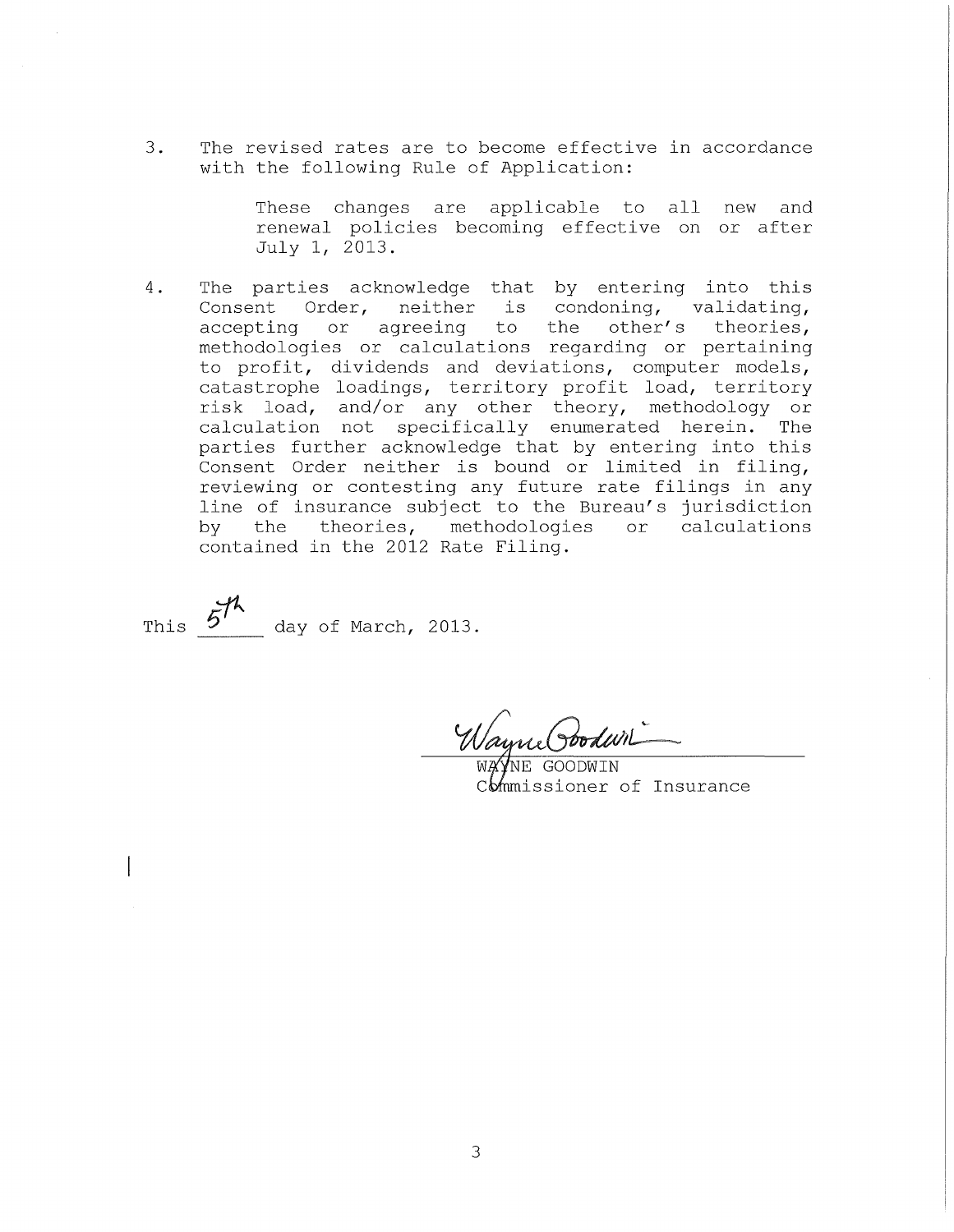WE CONSENT TO THE SIGNING AND ENTRY OF THIS ORDER:

NORTH CAROLINA RATE BUREAU BY: M RAYMOND F. EVANS General Manager

NORTH CAROLINA DEPARTMENT OF INSURANCE BY: ROBERT  $C_{\bullet}$ MAĆK Deputy Commissioner, Property and Casualty

3216377

 $\alpha$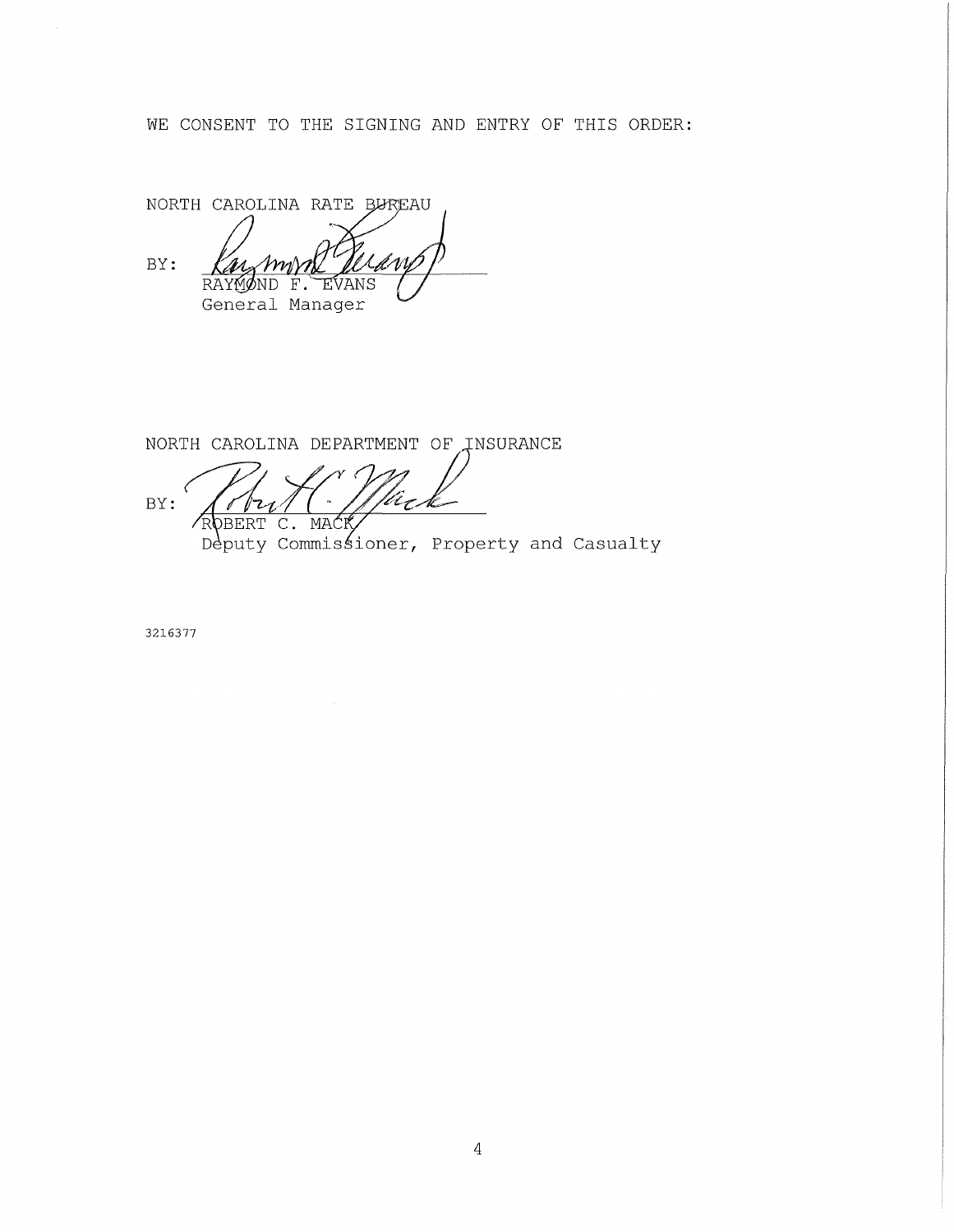## NORTH CAROLINA HOMEOWNERS INSURANCE STATEWIDE AND TERRITORY RATE LEVEL CHANGES

 $\bar{\mathcal{L}}$ 

|                  | Forms                                    |                   |               |
|------------------|------------------------------------------|-------------------|---------------|
| <b>Territory</b> | 2, 3, 5, 7, 8                            | Form <sub>4</sub> | <u>Form 6</u> |
| $\overline{7}$   | 17.0%                                    | 1.9%              | 5.0%          |
| 8                | 19.8%                                    | 6.7%              | 11.9%         |
| 32               | 2.8%                                     | 11.9%             | 11.4%         |
| 34               | 8.5%                                     | 3.2%              | 6.1%          |
| 36               | 1.1%                                     | 22.2%             | 14.7%         |
| 38               | 8.4%                                     | 25.6%             | 23.5%         |
| 39               | 9.3%                                     | 24.2%             | 16.7%         |
| 41               | 9.7%                                     | 7.7%              | 15.6%         |
| 44               | 9.6%                                     | 8.7%              | 10.8%         |
| 45               | 7.4%                                     | 17.4%             | 19.5%         |
| 46               | 4.5%                                     | 9.5%              | 10.0%         |
| 47               | 6.8%                                     | 18.6%             | 13.5%         |
| 48               | 3.4%                                     | 7.0%              | 9.2%          |
| 49               | 1.0%                                     | 1.4%              | 2.6%          |
| 52               | 8.6%                                     | 6.3%              | 9.2%          |
| 53               | 2.7%                                     | 8.1%              | 7.1%          |
| 57               | 5.2%                                     | 22.2%             | 21.9%         |
| 60               | 7.7%                                     | 15.6%             | 21.4%         |
| Statewide        | 6.8%                                     | 15.6%             | 15.6%         |
|                  | Combined Statewide Change for all Forms: |                   | 7.0%          |

# Windstorm or Hail Exclusion Credits

|                     | Territory<br>07 | Territory<br><u>08</u> | Territory<br>48 | Territory<br>49 | Territory<br>52 |
|---------------------|-----------------|------------------------|-----------------|-----------------|-----------------|
| Forms 2, 3, 5, 7, 8 | 1357            | 1562                   | 777             | 633             | 892             |
| Form 4              | 48              | 49                     | 40              | 38              | 48              |
| Form 6              | 62              | 67                     | 44              |                 |                 |